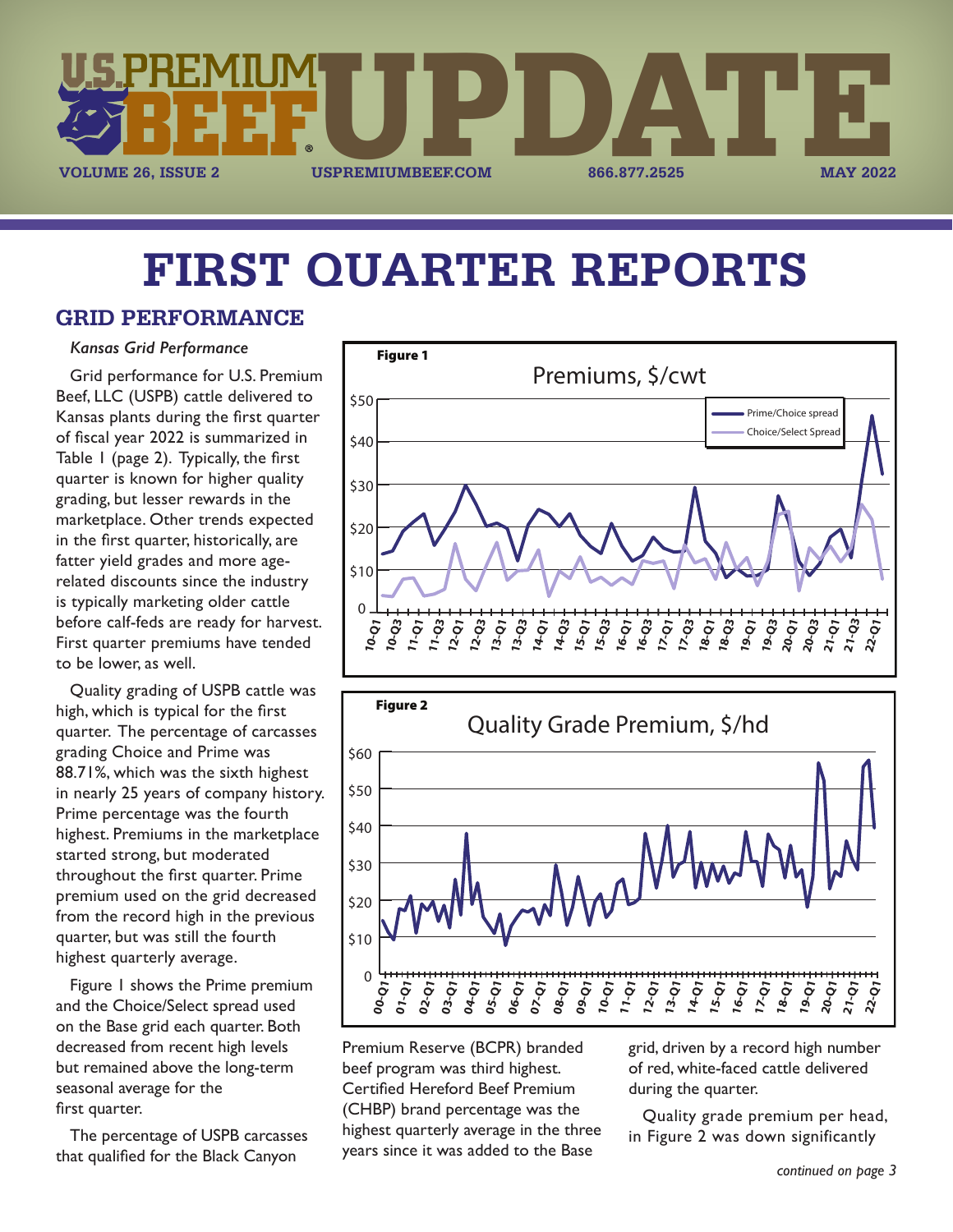# **USPB Grid Performance for Cattle Harvested in Kansas**

 $*$  = record high/large

|                             | <b>FY22, QI</b> | <b>FY21, Q4</b> | <b>FY21, Q1</b> | <b>FY22,</b> |
|-----------------------------|-----------------|-----------------|-----------------|--------------|
| <b>Table I</b>              | (this Qtr)      | (last Qtr)      | (year ago)      | Q2-to-date   |
| USDA-KS cash \$/cwt.        | \$138.24        | \$130.50        | \$112.67        | \$138.56     |
| Choice/Pr. Threshold, %     | 74.83           | 71.09           | 77.12           | 74.05        |
| CH/SE spread, \$/cwt.       | \$7.75          | \$21.73         | \$11.86         | \$8.45       |
| Prime/CH spread, \$/cwt     | \$32.32         | $$46.10*$       | \$19.50         | \$19.75      |
| CAB spread, \$/cwt.         | \$5.34          | \$7.77          | \$4.50          | \$4.40       |
| Plant Average YG 4&5, %     | 14.88           | 16.98           | 18.98           | 14.34        |
| % steers                    | 43.32           | 47.68           | 45.38           | 41.59        |
| % black hided               | 75.81           | 74.64           | 74.75           | 73.54        |
| Apparent Avg Daily Gain     | 3.63            | 3.65            | 3.60            | 3.33         |
| In weight                   | 772             | 783*            | 769             | 738          |
| Days fed                    | 169             | 168             | 7               | 8            |
| Live weight                 | 1,384           | $1,395*$        | 1,384           | 1,340        |
| Carcass weight              | 885             | $891*$          | 884             | 856          |
| Yield, %                    | 63.98           | 63.91           | 63.87           | 63.92        |
| Prime, %                    | 7.40            | 6.22            | 6.48            | 6.08         |
| Choice & Prime, %           | 88.71           | 83.53           | 88.53           | 85.27        |
| CAB, %                      | 27.38           | 21.45           | 27.53           | 25.27        |
| CHBP, %                     | $0.81*$         | 0.51            | 0.71            | 0.60         |
| BCPR, %                     | 20.88           | 20.72           | 21.40           | 18.68        |
| Yield Grade 1&2,%           | 40.23           | 43.99           | 39.78           | 47.49        |
| Yield Grade 3, %            | 42.71           | 40.72           | 42.42           | 39.35        |
| Yield Grade 4&5, %          | 17.06           | 15.29           | 17.80           | 13.16        |
| Average backfat, inches     | 0.61            | 0.63            | 0.61            | 0.58         |
| Actual-Required REA, sq.in. | 0.54            | 0.77            | 0.49            | 0.74         |
| Total Heavyweight, %        | 5.72            | $6.52*$         | 5.31            | 3.27         |
| Total Condemned liver, %    | 16.41           | 17.23           | 20.33           | 18.53        |
| Open Abscessed liver, %     | 2.28            | 2.61            | 3.10            | 2.86         |
| QG premium/head             | \$39.36         | $$57.75*$       | \$31.08         | \$23.89      |
| Yield benefit/head          | \$17.54         | \$15.35         | \$11.97         | \$15.07      |
| Yield Grade premium/head    | $-$0.04$        | \$5.36          | \$4.76          | \$4.82       |
| Outweight discount/head     | $-$4.04$        | $-$4.86$        | $-$ \$3.57      | $-$2.43$     |
| Steer premium/head          | \$6.07          | \$6.63          | \$6.27          | \$5.55       |
| Subtotal premium/head       | \$58.89         | \$80.23         | \$50.51         | \$46.90      |
| Natural premium/head        | \$0.81          | \$3.02          | \$0.40          | \$0.62       |
| <b>Total premium/head</b>   | \$59.70         | \$83.25         | \$50.91         | \$47.52      |
| Top 25% premium/hea         | \$104.32        | $$154.88*$      | \$88.13         | \$87.82      |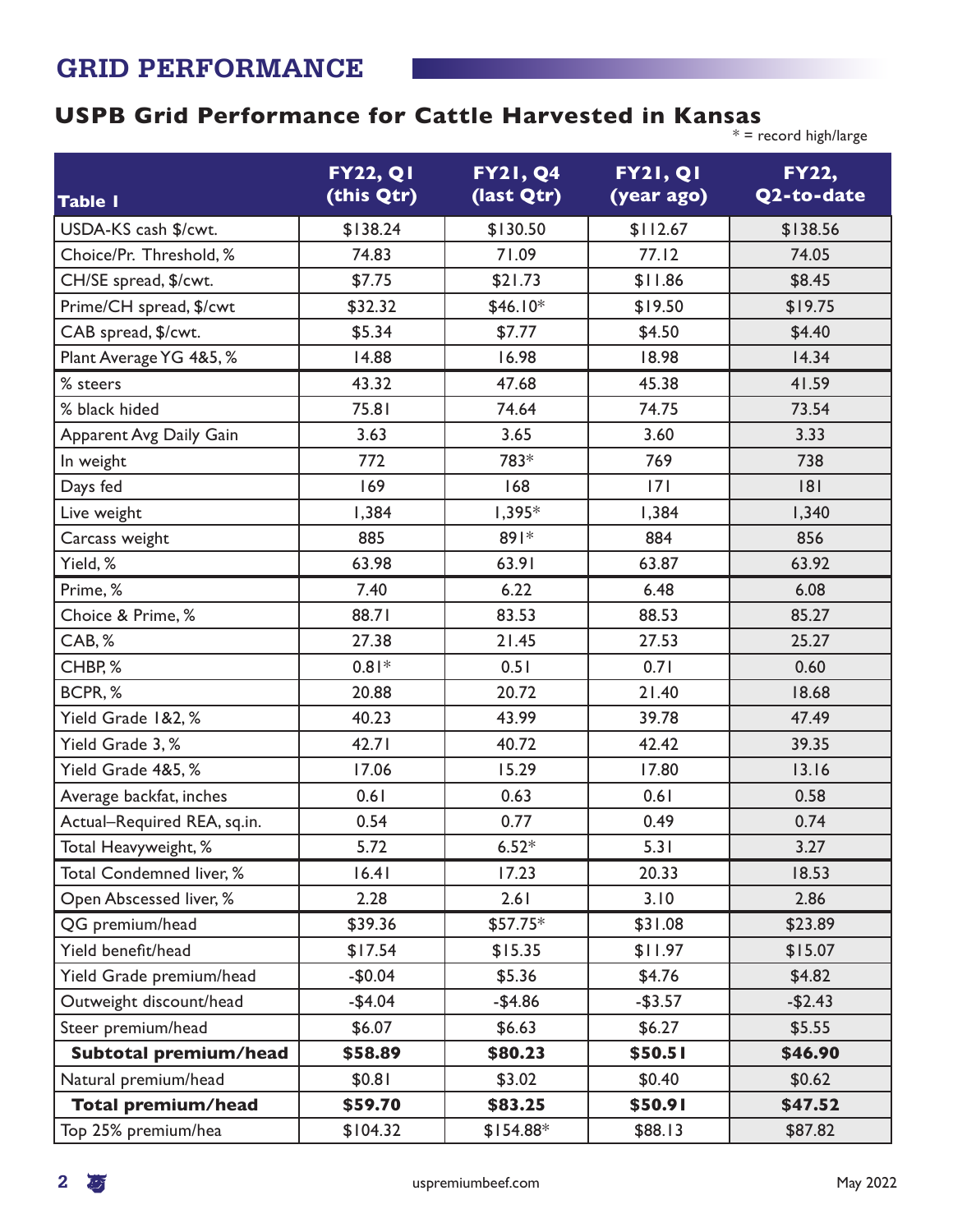#### *continued from page 1*

from the record set the previous quarter, but was the highest first quarter average in company history.

 Industry average, reported by USDA, was record high for Choice and Prime percentage of all fed cattle graded in U.S. packing plants at 84.51%. Nationwide, 71.5% of all cattle graded were black-hided. By comparison, USPB cattle were 75.81% black-hided and have been greater than 73% for the past 13 years.

Live slaughter weight of USPB cattle was the fourth highest quarter on record. Average carcass weight was third highest. Both weights were down from the record highs set during the previous quarter. Total heavyweight percentage was the third largest in company history, but was down from the previous quarter and slightly higher than a year ago.

Overall, weather was good during the quarter which supported yield, or dressing percentage. As a result, yield benefit per head on the grid was stronger during the first quarter.

Yield Grade 4 and 5 percentage of USPB cattle increased from the previous quarter; however, plant average decreased, or became leaner. In fact, plant average Yield Grade 4 and 5 percentage has not been this low for two years. As a result, yield grade premium per head went to essentially zero. Figure 3 shows the Yield Grade 4 and 5 percentage for USPB cattle and the plant average during recent years.

Total premium per head, shown in Figure 4, was \$59.70 per head more than if the cattle were sold on the average Kansas cash market. This was the 10th highest average premium. The top 25% average premium was \$104.32, which ranked as the fifth highest. Larger quality grade premiums early in the year helped boost





premiums on cattle that graded and performed well on the rail.

So far, for cattle harvested during the second quarter-to-date, the majority of the data is following typical seasonal trends. Calf-feds are beginning to be harvested, so average in-weight when they entered the feedyard is lower and days fed is much longer. Weights are down, so there are less heavyweights. USPB cattle are leaner and have returned to having less Yield Grade 4 and 5 carcasses than the plant average, resulting in a premium for yield grade once again.

Though we only have data for about

one-third of the quarter, a couple things are different than the normal seasonal changes. The percentage of steers delivered has decreased, when typically, the second quarter is usually known for a greater concentration of steers. Less total premium is also contrary to the normal seasonal trend. This is largely due to the lower premiums for quality that we've seen so far this quarter. However, there is a lot of the second quarter remaining. Typically, the Choice/Select spread increases throughout the second quarter and, lately, it has been steadily increasing.

*continued on page 4*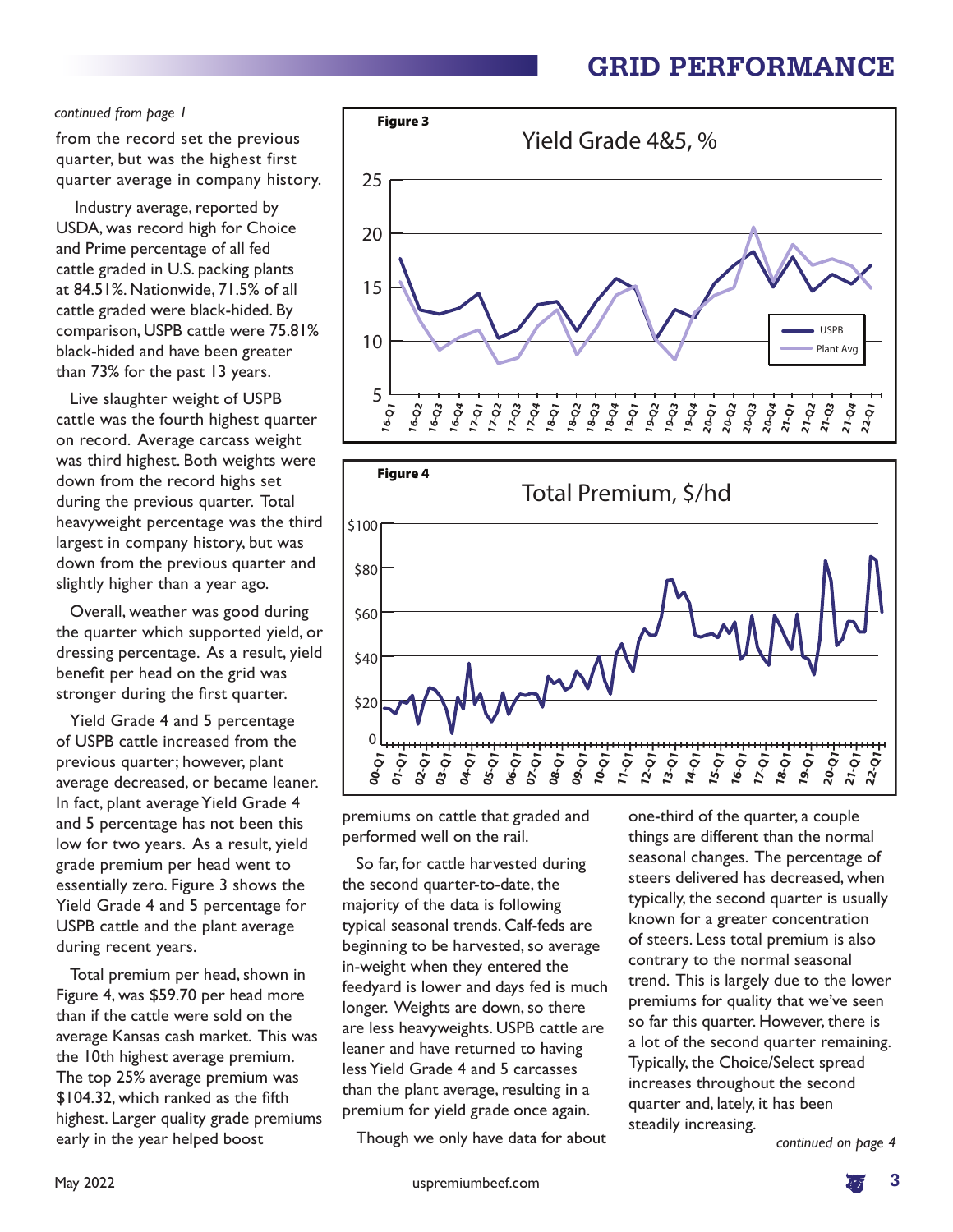#### *continued from page 3*

#### *Iowa Grid Performance Summary*

Grid performance for USPB cattle delivered to the Tama, Iowa, plant is summarized in Table 2. Results from the Iowa grid cannot be compared directly to those from the Kansas grid. Only black-hided cattle are harvested at the Tama plant. The Iowa grid compares to a dressed delivered price in Iowa/Minnesota instead of a live price at the feedyard in Kansas. Therefore, the Iowa grid does not have a "yield benefit" like the Kansas grid. Instead, the benefit of the "formula allowance," which is added to the USDA dressed delivered price, is listed. There are also other differences in the structure of the two grids. These are different cattle, harvested at a different plant in a different region on a different grid.

Fiscal year 2022 marks the third year USPB has offered the Iowa grid. Volume of cattle delievered to Iowa continues to increase. During the first quarter, a record high number of cattle were delivered. In general, the cattle are improving and feeders who regularly deliver cattle are gaining more experience.

Quality grade premium per head, shown in Figure 5 (page 5) was down from the record high during the

previous quarter, but remained the second highest of the nine full quarters cattle have been delivered on this new grid. During the first quarter, premiums for Prime and CAB steadily decreased from the record highs during the previous quarter, but remained above historic averages for the season.

Cattle delivered on the Iowa grid are very high quality. When quality premiums in the marketplace are high, quality grade premium is pushed higher. Even though the Iowa grid has a fixed threshold of 90% Choice or better and a plant average threshold for CAB, quality grade premium is still the largest component of the total

*continued on page 5*

### **USPB Grid Performance for Cattle Harvested in Iowa**

 $*$  = record high/large † = record low

| <b>Table 2</b>             | <b>FY22, Q1</b><br>(this Qtr) | <b>FY21, Q4</b><br>(last Qtr) | <b>FY21, Q1</b><br>(year ago) | <b>FY22,</b><br>Q2-to-date |
|----------------------------|-------------------------------|-------------------------------|-------------------------------|----------------------------|
| USDA-IA/MN dressed \$/cwt. | $$221.32*$                    | \$205.21                      | \$177.43                      | \$227.07                   |
| Choice/Prime threshold, %  | 90.00                         | 90.52                         | 94.60                         | 90.00                      |
| Plant Average YG 4&5, %    | 31.97                         | 34.78*                        | $34.57*$                      | 22.21                      |
| % steers                   | 45.18 <sup>+</sup>            | 55.15                         | 59.89                         | 44.90                      |
| Live weight                | $1,420*$                      | 1,411                         | 1,391                         | 1,403                      |
| Carcass weight             | 896*                          | 891                           | 873                           | 885                        |
| Yield, %                   | 63.13                         | 63.17                         | 62.80 <sup>+</sup>            | 63.07                      |
| Prime, %                   | 21.52                         | 21.44                         | 24.06                         | 22.02                      |
| Choice & Prime, %          | 94.55                         | 94.34                         | 95.44*                        | 94.42                      |
| CAB, %                     | 36.42                         | 34.49                         | 35.56                         | 36.18                      |
| Yield Grade 1&2, %         | 13.20                         | $11.76+$                      | 14.55                         | 11.60                      |
| Yield Grade 3, %           | 57.92 <sup>+</sup>            | 58.82                         | 63.49*                        | 59.11                      |
| Yield Grade 4&5, %         | 28.88                         | 29.42*                        | 21.96                         | 29.29                      |
| 1050-1099 lb. heavy, %     | 4.24                          | 3.73                          | 2.59                          | 2.71                       |
| 1100+ lb. heavy, %         | 2.00                          | 1.69                          | 1.06                          | 1.29                       |
| QG premium/head            | \$58.93                       | $$94.24*$                     | \$37.29                       | \$36.78                    |
| Formula Allowance/head     | \$9.00                        | \$8.20                        | \$17.61                       | \$8.85                     |
| YG premium/head            | \$2.54                        | \$5.93                        | \$16.78                       | $-$4.59$                   |
| Outweight discount/head    | $-$ \$7.68 $*$                | $-$6.75$                      | $-$4.52$                      | $-$4.96$                   |
| <b>Total premium/head</b>  | \$62.79                       | \$101.62*                     | \$67.16                       | \$36.08                    |
| Top 25% premium/head       | \$119.07                      | $$176.79*$                    | \$114.65                      | \$66.62                    |